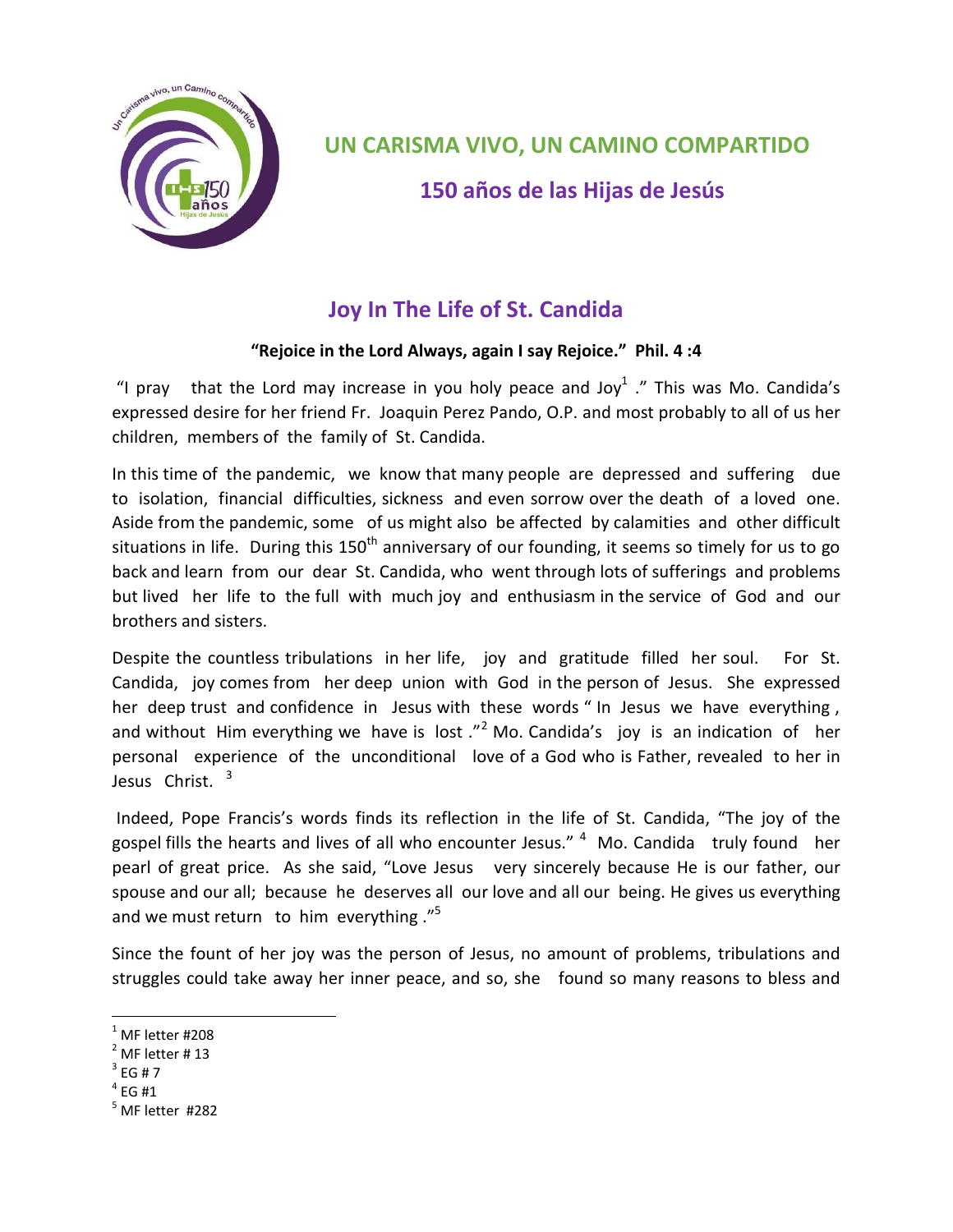praise the Lord. From her letter to Dona Hermitas during a very difficult time, Mo. Candida shared "I am here, dear mother, in this school of Tolosa for quite a long time working on so many problems for which I seem not to find a solution and suffering for so many things. But I am happy and resigned because my beloved Jesus makes me the gift of so many trials. Pray that I may always be patient and I may respond to so many favors the Lord bestows on me continually. "<sup>6</sup> And when children began to fill her schools, who can forget this saying? "It is my joy to see that many girls come to our school , so that they will receive Christian Education by this means, we may lead many souls to God." $7$ 

Seeing the sisters fervent in spirit, deepening in their religious and spiritual life and growing in apostolic zeal were also sources of joy to her. "I am happy to know that there is great union, peace and charity in the community; hence, I can say that God reigns among you."<sup>8</sup>

And who can doubt her joy during the definitive approval of the Congregation ? " I was so touched ( when I received the decree) that I could not even talk; tears filled my eyes and joy flood my soul. Then I manage to kneel down with the help of my daughters and I lifted up my hands to heaven giving endless thanks to God,..",<sup>9</sup>

And certainly, joy and gratitude filled the heart of St. Candida when she received the news of the arrival of the sisters in Brazil . " Imagine what a great joy it is to know that my beloved daughters arrived safely ! ….We are deeply touched by the joy of knowing that they were already at their house in that far land. We are opening the first house in that remote region precisely on the very day of our  $40^{th}$  foundation anniversary.<sup>"10</sup>

Everyone is searching for lasting joy and happiness. Some connote happiness with riches, power, fame or accumulation of things, ideas, persons, achievements and titles. Others experience joy when they find meaning in their lives and in what they do. Still, many find joy in giving selfless service and love to others especially to those in need. As Pope Francis said: "Sometimes we look for joy where it is not to be found: in illusions that vanish, in dreams of glory, in the apparent security of material possessions, in the cult of our image, and in so many other things. But life teaches us that true joy comes from realizing that we are loved gratuitously, knowing that we are not alone, having someone who shares our dreams and who, when we experience shipwreck, is there to help us and lead us to a safe harbor."<sup>11</sup>

And in the same homily he said, "God so loved the world that he gave his only-begotten Son" (Jn 3:16). This is the heart of the Gospel; this is the source of our joy... The source of our joy is

 $\overline{a}$ 

 $^6$  MF letter # 89  $^{\circ}$ 

 $<sup>7</sup>$  MF letter #324</sup>

 $8$  MF letter #447

 $<sup>9</sup>$  MF letter # 216</sup>

 $10$  MF letter #436

 $11$  Pope Francis' homily on the occasion of the 500<sup>th</sup> anniversary of Christianity in the Philippines, March 15, 2021